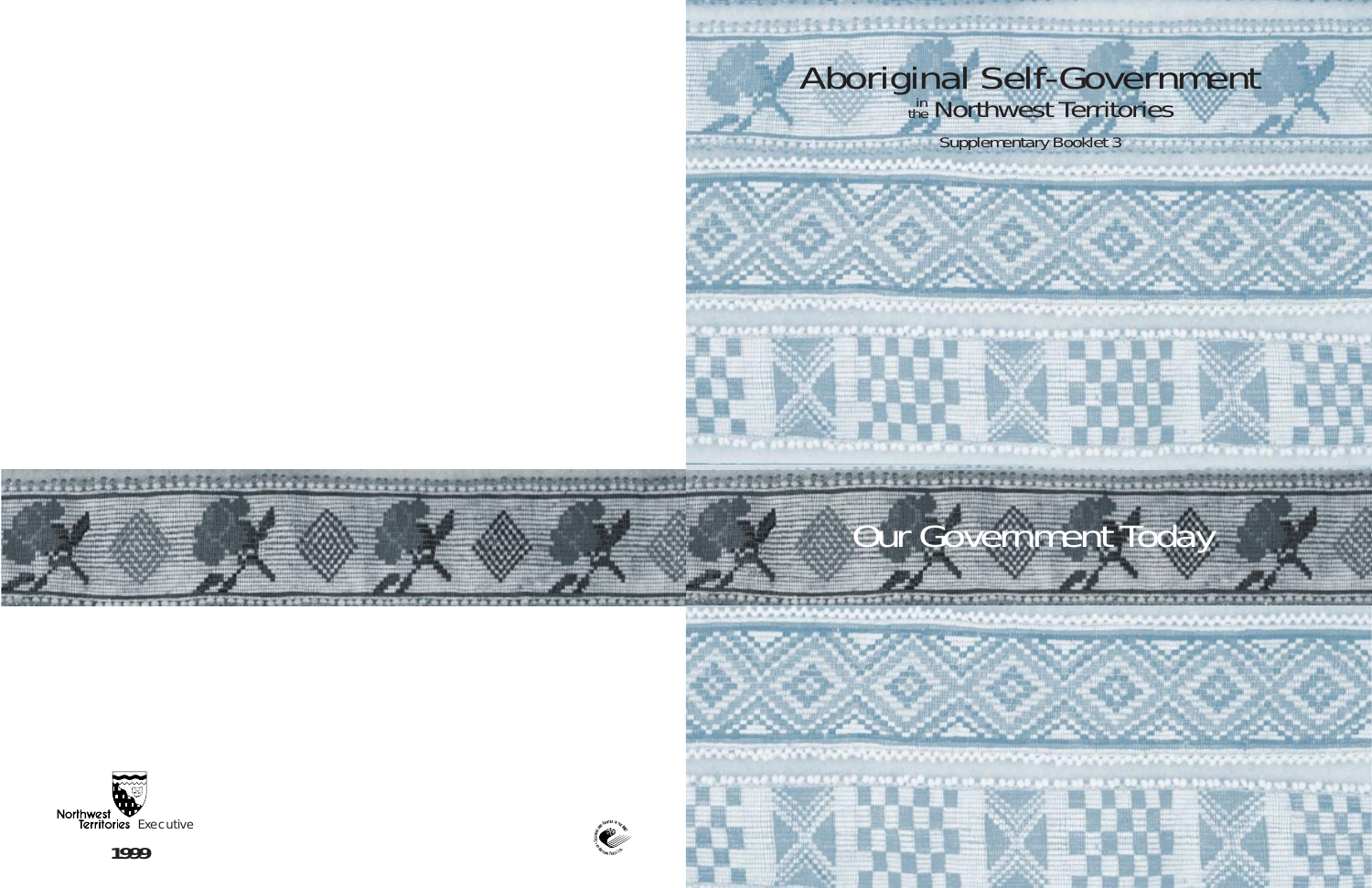# Our Government Today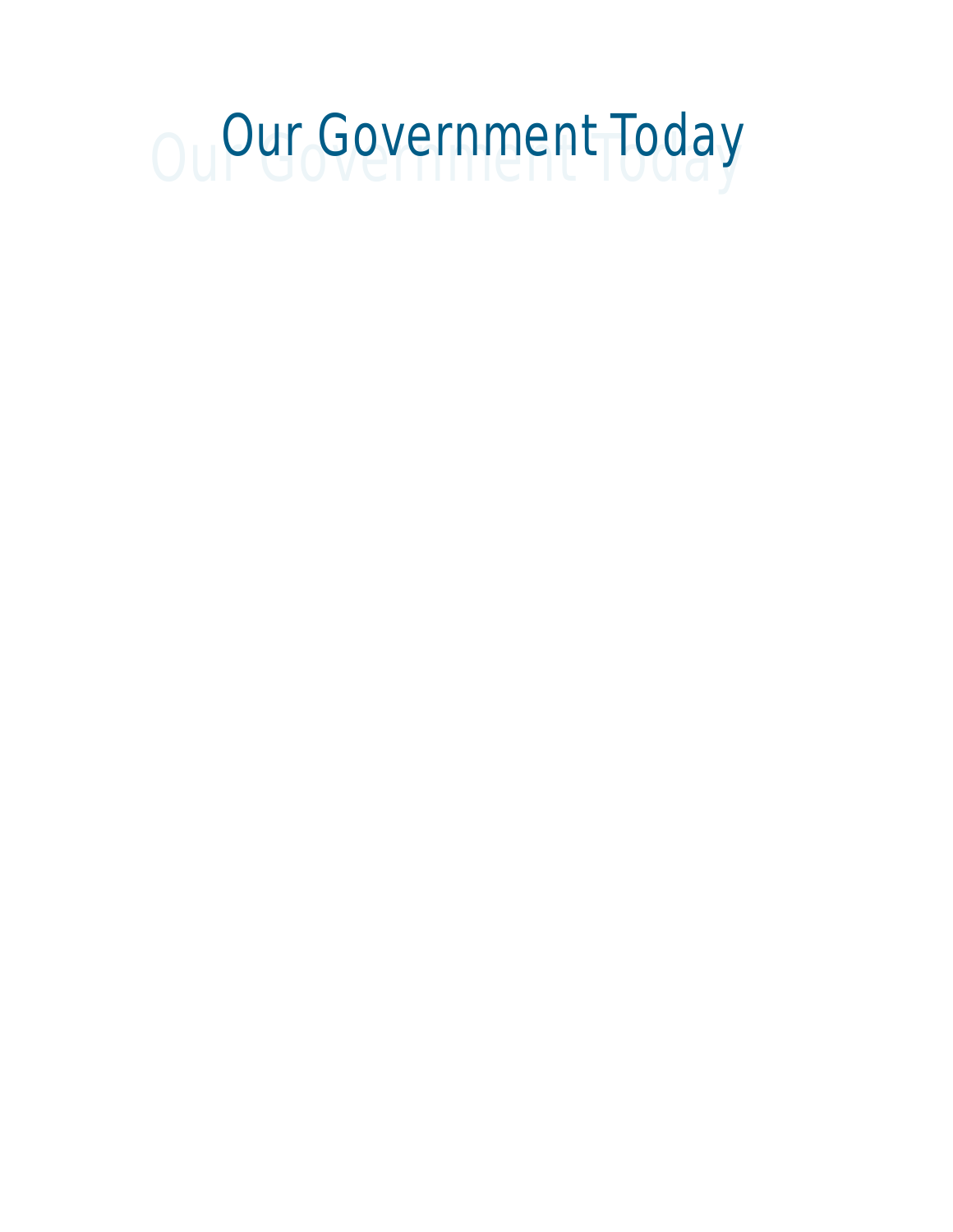# Who's Involved? Ved?

There are several different governing bodies and political institutions operating in the Northwest Territories (NWT). Some are active at the territorial level; others are based at the regional or community levels. Some serve or represent all residents; others serve only Aboriginal people.

In the relatively few years since our present Legislative Assembly first became fully elected (1975), Northerners have seen continuing political and constitutional change. Comprehensive **land claim agreements** have been signed by the Inuvialuit, Gwich'in and Sahtu; territorial and community governments have taken on greater responsibilities; the management of health, education and housing programs has been moved closer to the people; and negotiations on self-government are underway. It is therefore useful to review some of the bodies and institutions operating in our changing political environment.

#### **Public Government Bodies and Institutions**

## Government of Canada<sup>c</sup> Canada

The federal government plays an important role in the lives of all Canadians. Matters as different as old age pensions, unemployment insurance, income tax, the Criminal Code, the overall management of the economy, the postal service and our relations with foreign states are all federal responsibilities. These and other federal responsibilities are set out mainly in Sections 91, 94A and 95 of the *Constitution Act*, 1867 and are the same in the NWT as elsewhere in Canada.



Federal treaty payments in Trout Lake, 1985. photo: DIAND

"**Indians**, and Lands reserved for the Indians" are a federal responsibility under Subsection 91 (24) of the 1867 Constitution Act. This responsibility gives the federal government a central role in all discussions of Aboriginal and treaty rights and of self-government.

In the NWT, Yukon and Nunavut, the federal government also has powers that belong to the provinces in other parts of Canada. The Northwest Territories Act (NWT Act), our key constitutional document, is a federal Act of Parliament and the federal

Note: Key words are identified in BOLD text and defined in a listing of Key Words and Ideas on page 10 of this booklet. Other key words are defined where they occur in the text.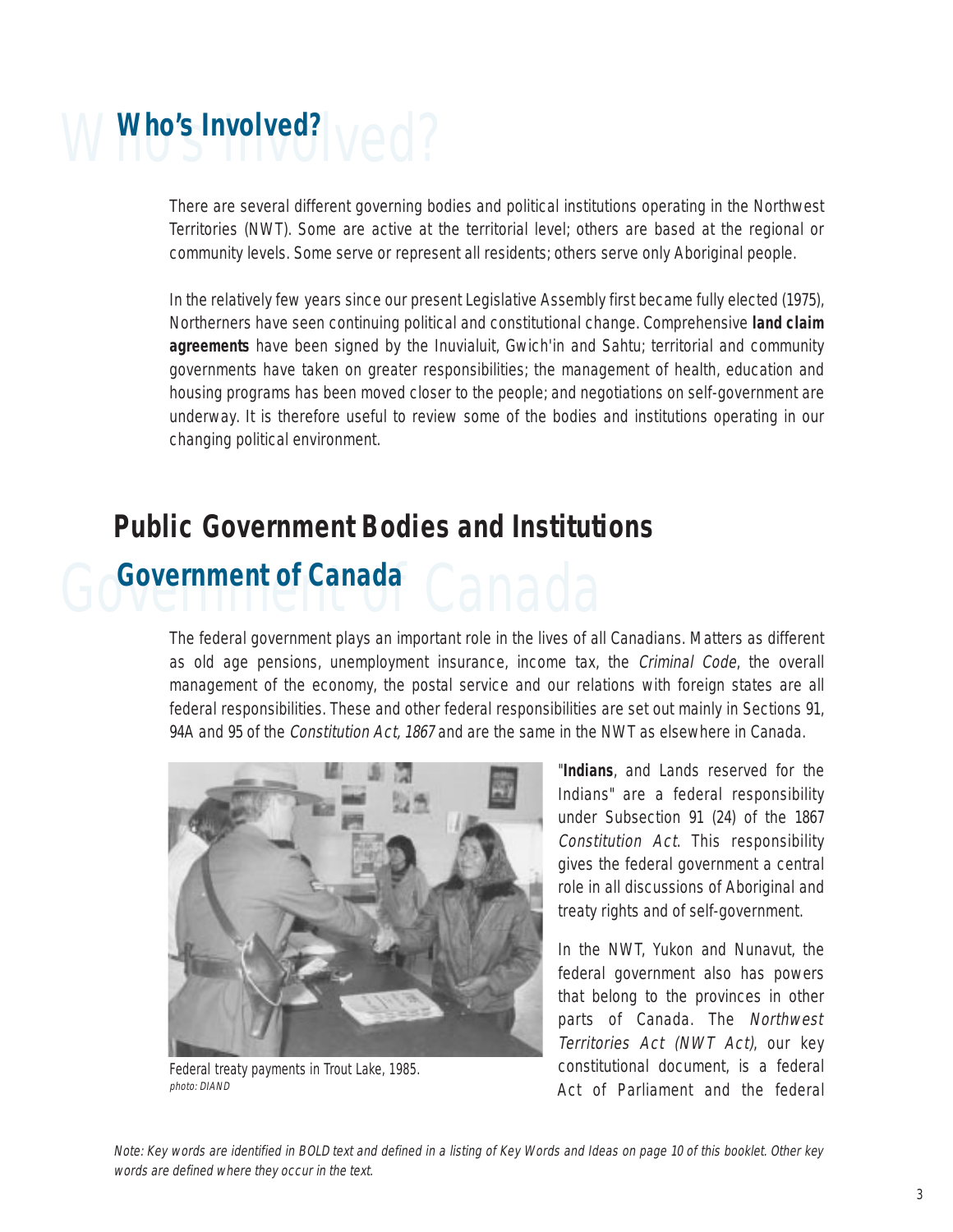government is responsible for any changes to it. In addition, except for some small areas known as "Commissioner's lands", which the Government of the Northwest Territories administers, the Government of Canada controls all Crown lands in the NWT. This includes our water resources, oil, gas and other minerals. The federal government makes many important decisions affecting the territorial economy as a result of its control of natural resources in the NWT.

Federal laws are made by Parliament. Within Parliament, NWT residents are represented in the House of Commons by one Member who is elected by all residents of the territory (Western Arctic constituency). Under the Canadian Charter of Rights and Freedoms, elections of the House of Commons must be held at least every five years. In addition, the NWT is represented in the Senate by one seat. Senators are appointed by the Governor-General on the recommendation of the Prime Minister.

# Government of the **Government of the Northwest Territories**

The GNWT is set up under the federal *NWT Act*. Section 16 of the *Act* lists the territorial<br>government's powers. Most of these are similar to provincial powers and they include things as<br>different as education health car government's powers. Most of these are similar to provincial powers and they include things as different as education, health care, social assistance, wildlife management, setting up of business corporations, municipal government, registration of land titles, the licensing of motor vehicles and the regulation of professions.



Election of the NWT 12th Assembly, October, 1991. photo: Tessa MacIntosh

Territorial laws are made by the NWT's Legislative Assembly. The NWT Act requires a Legislative Assembly of 14 - 25 Members (MLAs). MLAs represent everyone living in their electoral districts. The actual number of electoral districts (within the 14 - 25 range), the boundaries of the electoral districts, the qualifications of voters, and election procedures are all set out in territorial laws. Under the NWT Act, an election of the Legislative Assembly must be held at least every four years.

# **Municipal Governments**<br>
Municipal governments are set up under the NWT's Charter Comp

Municipal governments are set up under the NWT's Charter Communities Act, the Cities, Towns and Villages Act, the Hamlets Act and the Settlements Act. Whatever the type of municipal government, each council is responsible to everyone within the community's boundaries.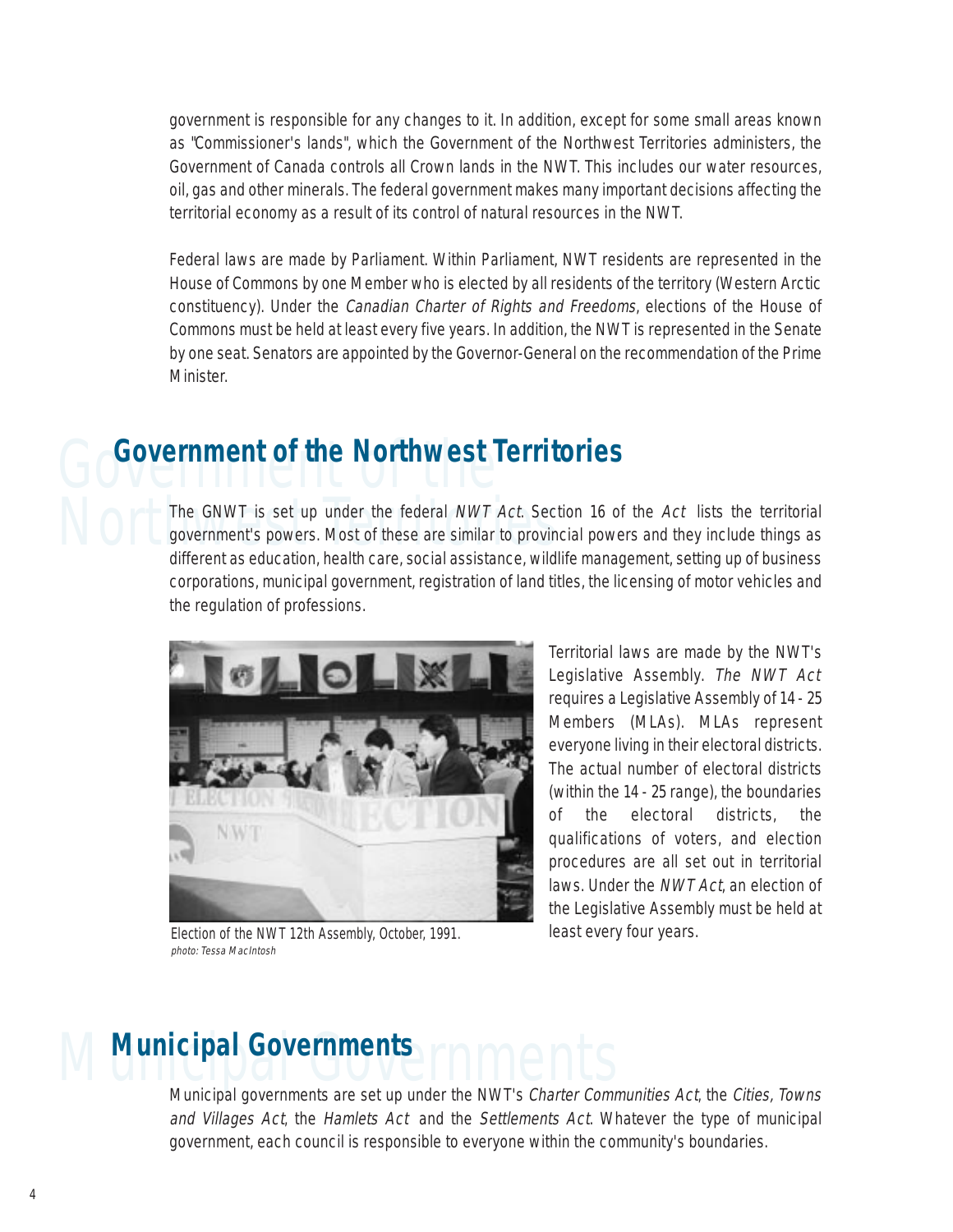

Fort Good Hope (Sahtu Settlement Area) photo: NWT Archives

There are 23 municipal governments in the NWT. These governments are responsible for the delivery of municipal programs and services such as water, sewage and garbage services, fire protection, road maintenance, recreation programs, by-law enforcement and community planning. Many municipal governments are also involved in supporting economic development and providing services like counselling. Some municipal governments also have powers to borrow money, administer land and collect property taxes.

The Charter Communities Act allows the Minister of Municipal and Community Affairs to issue a "Charter" to describe:

(1) the make-up of a community council;

- (2) the method by which councillors are elected or appointed; and
- (3) the period for which councillors will hold office.

The **community charter** may also define the relationship between the community council and any band council or other local Aboriginal organization in or near the municipality. In this way, there may be guaranteed Aboriginal representation on the community council and a single administration may be established for the band council and the community council. The charter must also include the by-law making powers of the community government. 60% of voters must approve the charter by referendum. Deline, Fort Good Hope, Tsiigehtchic and Wha Ti are currently organized as charter communities.

### **NWT Association of Municipalities**

The NWT Association of Municipalities represents all incorporated NWT municipalities and promotes community interests. The Association is consulted on legislative initiatives affecting municipalities and has been active in NWT constitutional development discussions.

### Community and Regional Boards Established<br> **Community and Regional Boards Established**<br>
Oards **by the GNWT**

To give more decision-making and program responsibilities to the people<br>has passed legislation setting up community and regional boards. These in To give more decision-making and program responsibilities to the people served, the GNWT has passed legislation setting up community and regional boards. These include:

> • District Education Authorities: members are elected by all residents of the education district to perform duties under the *Education Act* with respect to education programs and the management of schools.

> • Local Housing Associations and Authorities: bodies are established at the community level to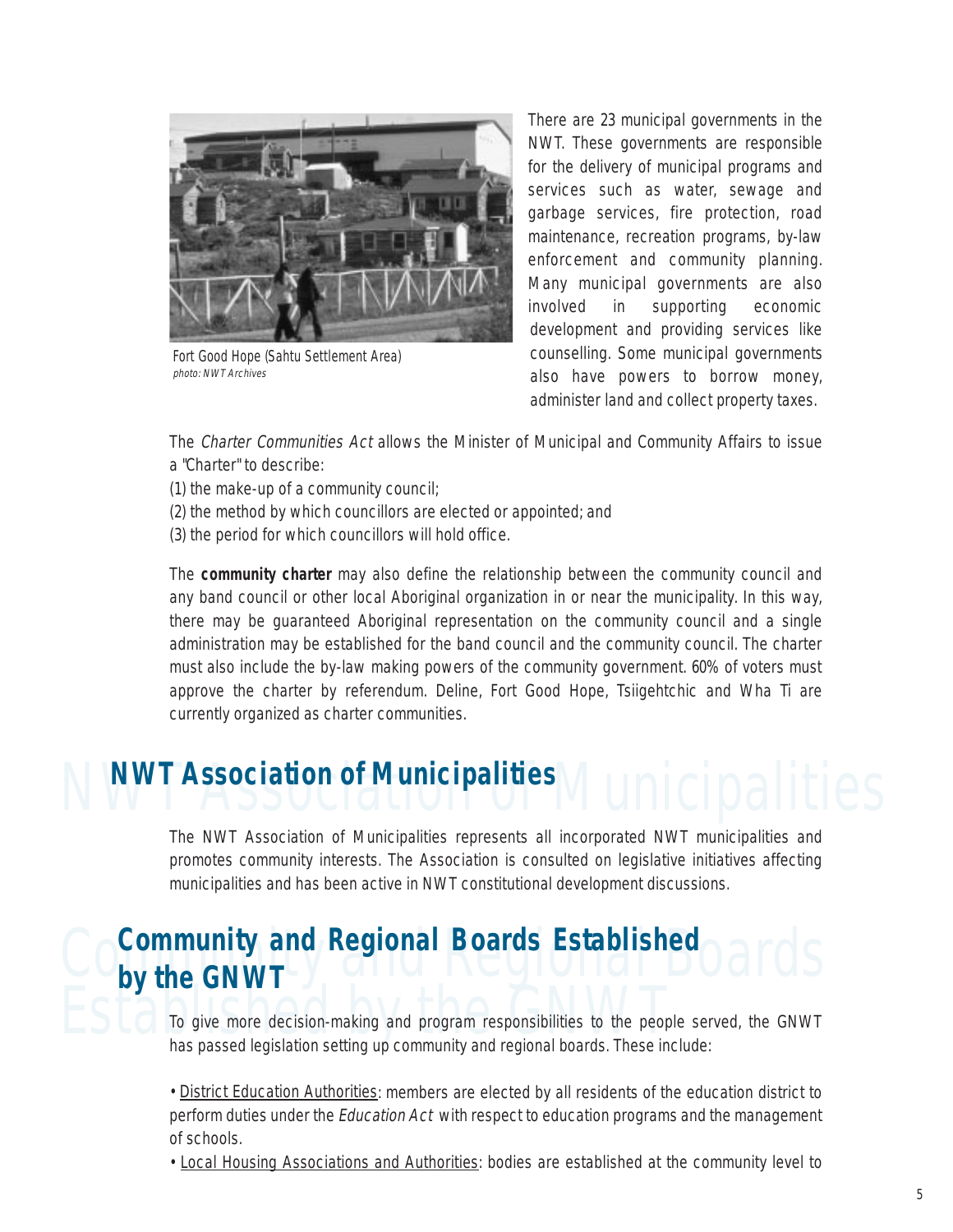manage social housing and housing projects under agreements made under the NWT Housing Corporation Act.

• Health and Social Services Boards: members are appointed by the Minister of Health and Social Services under the Hospital Insurance and Health and Social Services Administration Act. They have the responsibility to represent their communities and to manage the health care and social services facilities and services for which the Board is responsible.

### **Aboriginal Government Bodies and Institutions**





Chief Lloyd Chicot, Ka'a'gee Tu First Nation, Kakisa. photo: MACA

Band councils are set up under the federal Indian Act and are elected by band members. Band councils are responsible for internal band matters and may representthe interests of the band at the community, tribal, regional, territorial and national levels. Band councils access funding to deliver a range of programs for band members and many band councils have participated in the establishment of community development corporations.

Band councils in the NWT follow the same model as those on reserves in southern Canada. The present Indian Act provides for elections of chiefs and band councils to be held in accordance with the Act or by cus-

tom of the band (all NWT bands follow a custom system). Unless the Minister of DIAND makes an order to allow for an exception, the council of a band must be made up of one chief and one councillor for every one hundred band members. The number of councillors must not be less than two, nor more than twelve, and no band can have more than one chief.

The general absence of reserves in the NWT (Hay River and Salt Plain are exceptions) has meant that band councils here, although established under the Indian Act, have fewer powers that they can exercise than band councils in southern Canada. Services arrangements are also different. For example, DIAND does not provide services, or funding for programs, in the way it does on reserves in southern Canada.

## **Band Councils in Unincorporated Communities**

There are ten communities in the NWT where no municipal government has been formed under<br>territorial legislation. In these communities, the local band councils have entered into agreements There are ten communities in the NWT where no municipal government has been formed under with the GNWT to provide services that would normally be provided by a municipal government. For example, in Jean Marie River, where there is no municipal government, the GNWT has entered into an agreement with the band council for the delivery of municipal services to all residents. These include band members as well as any residents who are not members of the band.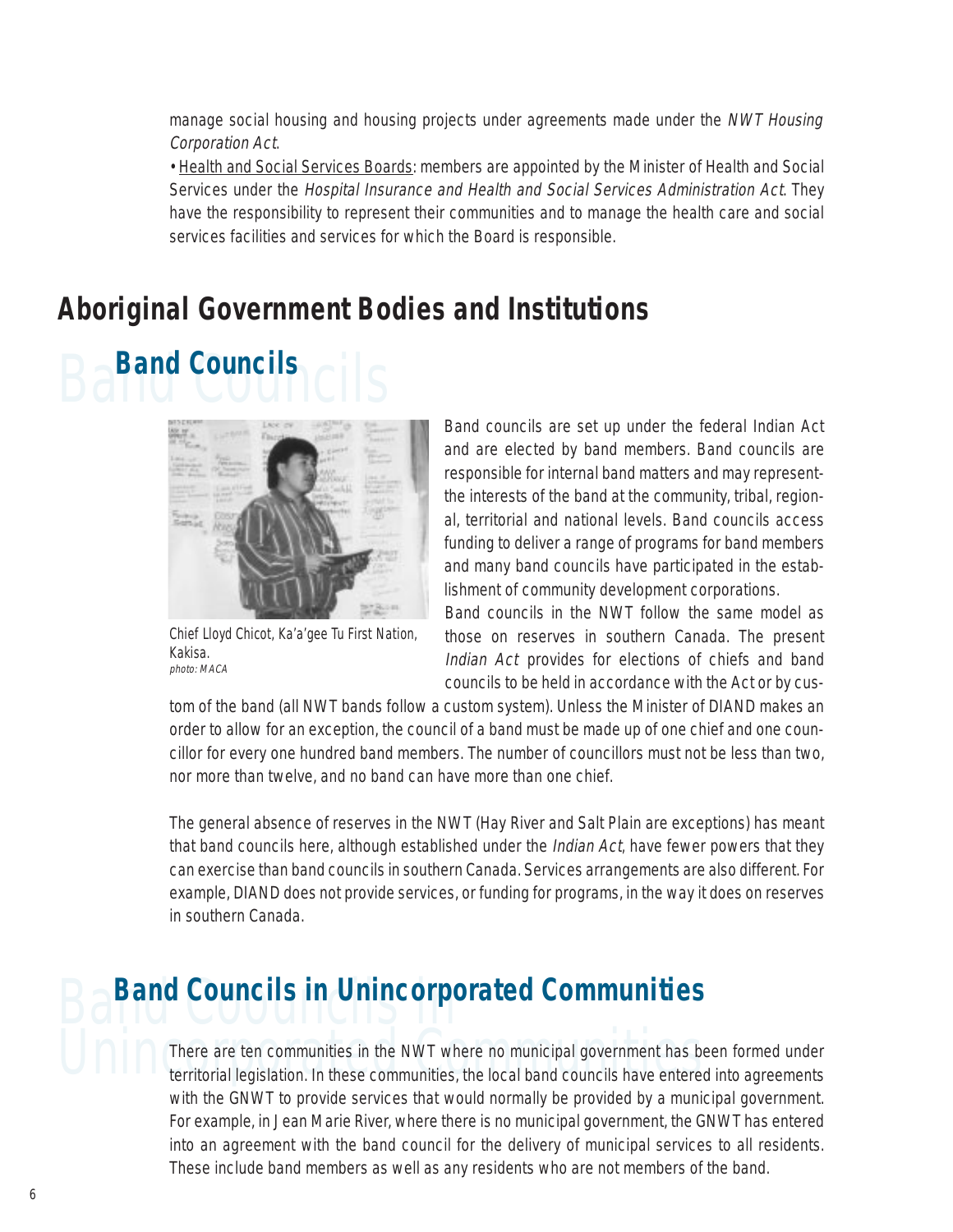### **Community and Regional Metis Organizations**

**Organization** to serve their interests. Each organization is governed by a constitution and by-laws. These set **Metis** in the NWT have established several community-based locals, councils and corporations out requirements for membership and eligibility to vote and hold office. Many Metis organizations have set up development corporations, and all provide a range of programs and services to their members.

> At a regional level the North Slave Metis Alliance and the South Slave Metis Tribal Council provide programs and services at the community and regional levels with the assistance of federal and territorial program funding. The South Slave Metis Tribal Council is currently engaged in negotiations with the federal government and the GNWT which are expected to deal with ownership of certain lands, resources management, and self-government in the South Slave region. In 1998, the North Slave Metis Alliance negotiated an **Impact Benefits** Agreement with BHP Diamonds Inc. Both the North Slave Metis Alliance and the South Slave Metis Tribal Council are members of the Aboriginal Summit.

### Aboriginal Land **Aboriginal Land Claim Corporations**

Claim agreements have been signed by<br>Inuvialuit, Gwich'in, and Sahtu Dene and Metis Land claim agreements have been signed by the Inuvialuit, Gwich'in, and Sahtu **Dene** and Metis. A number of bodies have been set up under each agreement to manage lands, water and wildlife, to manage and distribute revenues and to administer economic, social and cultural development programs in each settlement area. The Inuvialuit Land Corporation, the Gwich'in settlement corporations and the Sahtu Secretariat Incorporated are all examples of bodies set up under land claim agreements.



Signing of the Inuvialuit Final Agreement in 1984. Left to right: Inuvialuit negotiators and representatives Robert DeLury, Annie Gordon and Les Carpenter photo: Inuvialuit Regional Corporation

### Tribal Councils **Tribal Councils**

In many areas of the NWT, tribal councils have been set up to serve and represent the interests of their members at a regional level. Tribal Councils are made up of chiefs and band councillors from Dene communities or Metis representatives and have varied responsibilities from region to region. The Gwich'in Tribal Council has important responsibilities under the Gwich'in Comprehensive Land Claim Agreement. Other tribal councils represent their constituents at comprehensive land claim, treaty land entitlement and self-government negotiations. In addition, some tribal councils get funding from the federal and territorial governments to provide programs and services.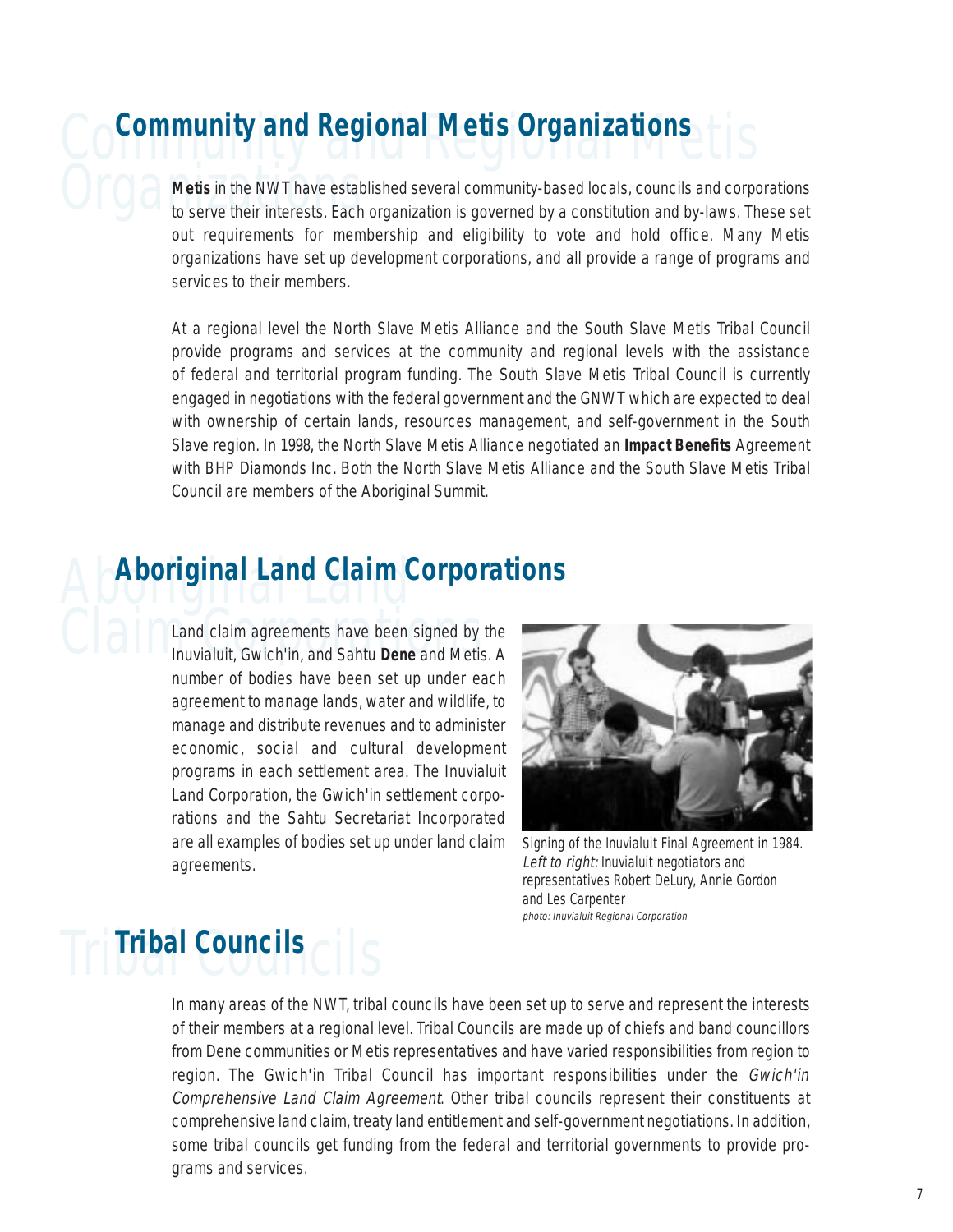### Inuvialuit Regional Corporation **Inuvialuit Regional Corporation**

The Inuvialuit Regional Corporation was set up to carry out a number of important responsibilities under the Inuvialuit Final Agreement, including the initial transfer of financial compensation and settlement lands. In addition to its responsibilities under the *Inuvialuit Final Agreement*, the Inuvialuit Regional Corporation belongs to broader organizations including the Aboriginal Summit and the national Inuit association, Inuit Tapirisat of Canada.

### **Dene Nation**



Dene Nation assembly at Weledeh, 1998. photo: Jeri Hermann

The objectives of the Dene Nation include providing and supporting programs and policies for the economic, social, educational, health and cultural benefit of NWT Dene and giving voice to the opinions of the Dene at the territorial and other levels. All descendants of NWT Dene who are resident in the NWT are eligible for membership in the Dene Nation.

### **Metis Nation - Northwest Territories**

Many community-based Metis organizations are affiliated with the Metis Nation, which represents the interests of its member organizations at the territorial and national level. Through the Metis Nation - NWT, Metis have participated in the establishment of territorial organizations like the Metis Development Corporation and the Metis Heritage Association.

# Aboriginal Summit **Aboriginal Summit**

The Aboriginal Summit is a forum for discussion made up of the elected heads of regional Aboriginal political bodies, the Dene Nation and the Metis Nation - NWT. The Deh Cho Tribal Council has chosen observer status in the Summit.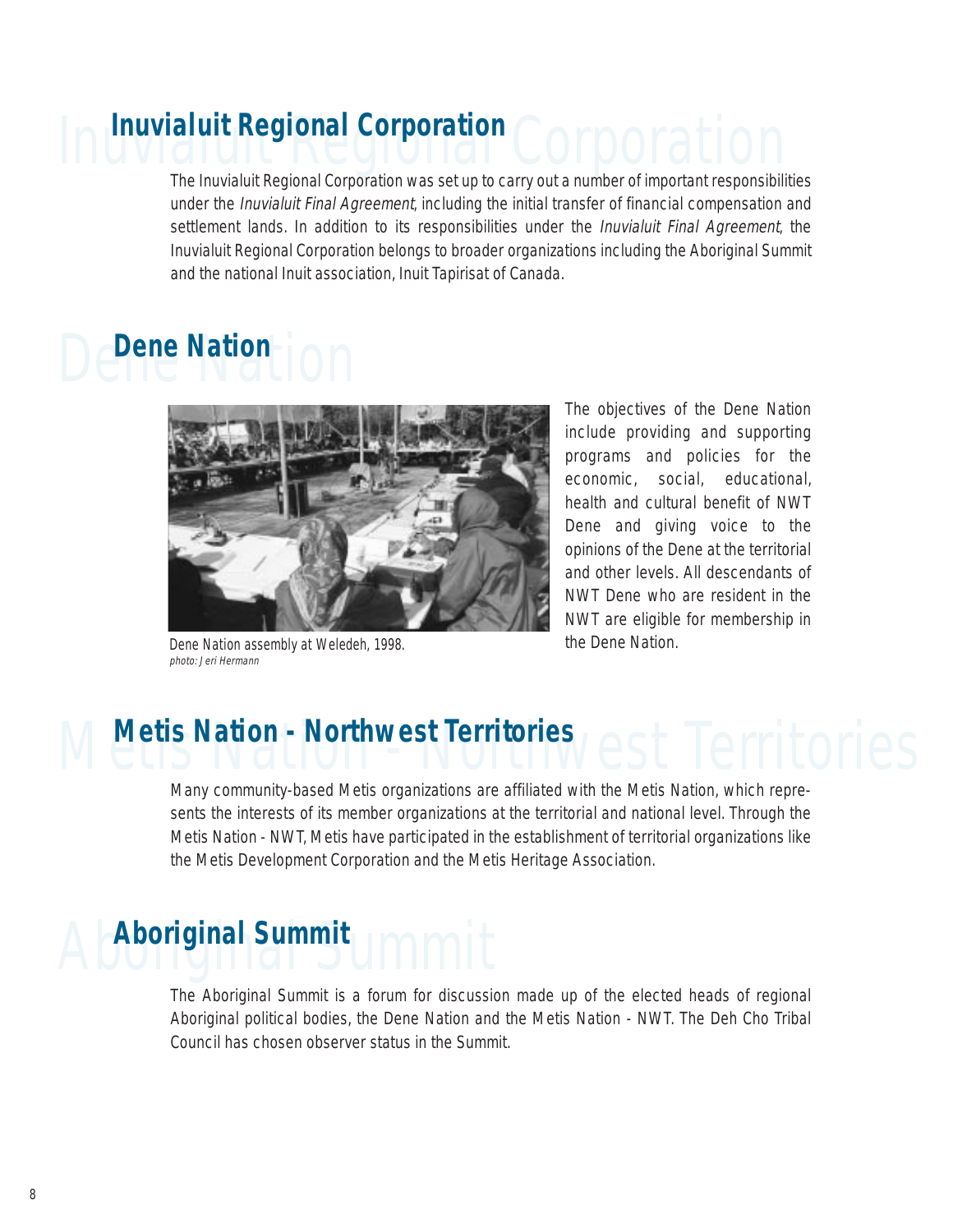### **Joint Bodies and Institutions**

Co-Management and Advisory Boards<br>
CO<sup>CO-Management</sup> and Advisory Boards<br>
CO<sup>CO-Management and Advisory Boards</sup> The Inuvialuit, Gwich'in and Sahtu land claim agreements all provide for the establishment<br>of management and advisory boards. These have responsibilities in the areas of resource of management and advisory boards. These have responsibilities in the areas of resource management in which **public governments** and **Aboriginal peoples** have an interest. The boards are generally appointed by the federal and territorial governments and Aboriginal organizations. For this reason, they are described as "joint management" or "co-management" boards. This recognizes the interests of each party as well as the need for the coordinated management of resources.

> Co-management and advisory boards have been set up to draft land-use plans, consider land use proposals, review environmental impacts, manage wildlife and make recommendations about heritage places and sites.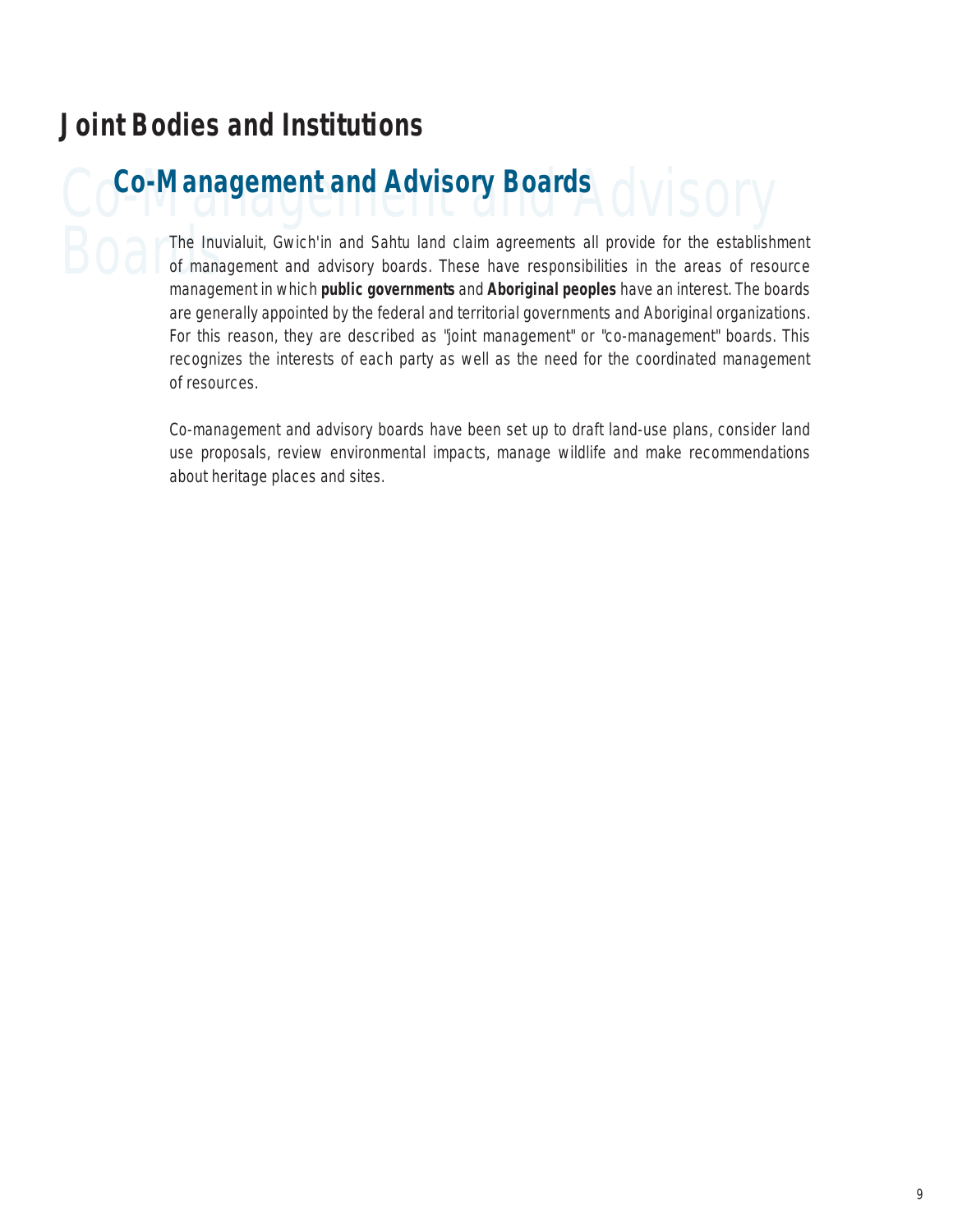### **Key Words and Ideas**

#### **Aboriginal Government**

A government that represents and serves an Aboriginal people.

#### **Aboriginal Peoples**

The descendants of the original peoples of Canada. Section 35 (2) of the Constitution Act, 1982 defines the Aboriginal peoples as Indians, Inuit and Metis.

#### **Band**

A local grouping of Indian people as defined in Section 2 of the Indian Act. Many bands are known as First Nations.

#### **Community Charter**

A legal document issued under the Charter Communities Act that sets out how a community government is to be set up and its by-law making powers.

#### **Dene**

Aboriginal peoples of the Mackenzie Valley, from Inuvik and Aklavik southwards. Dene groups in the NWT include the Gwich'in, Sahtu Dene, Dogrib, Chipewyan and South Slavey. Dene speak languages that are distinct from one group to another, but which belong to the same general language family.

#### **Impact Benefits Agreement**

An agreement with the private sector intended to limit the negative effects of resource development and provide employment and training opportunities for Aboriginal people. Impact benefits agreements have been completed between BHP Diamonds Inc. and the North Slave Metis Alliance, the Dogrib Treaty 11 Council and the Akaitcho Treaty 8 (Yellowknives Dene and Lutselk'e). In Nunavut, BHP has signed an impact benefits agreement with the Hamlet of Kugluktuk and the Kitikmeot Inuit Association.

#### **Indian**

Section 91 (24) of the *Constitution Act, 1867* gives the federal government responsibility for "Indians, and Lands reserved for the Indians". The *Indian Act* was passed by Parliament under this constitutional authority.

#### **Inuvialuit**

The Inuit of the Mackenzie Delta and Beaufort Sea region.

#### **Land Claim Agreement**

An agreement between an Aboriginal people and the Crown dealing with Aboriginal title in a geographic area. Land claim agreements deal with things like the rights of governments and Aboriginal people to land and resources, wildlife management and cash compensation. Land claim agreements may also deal with self-government.